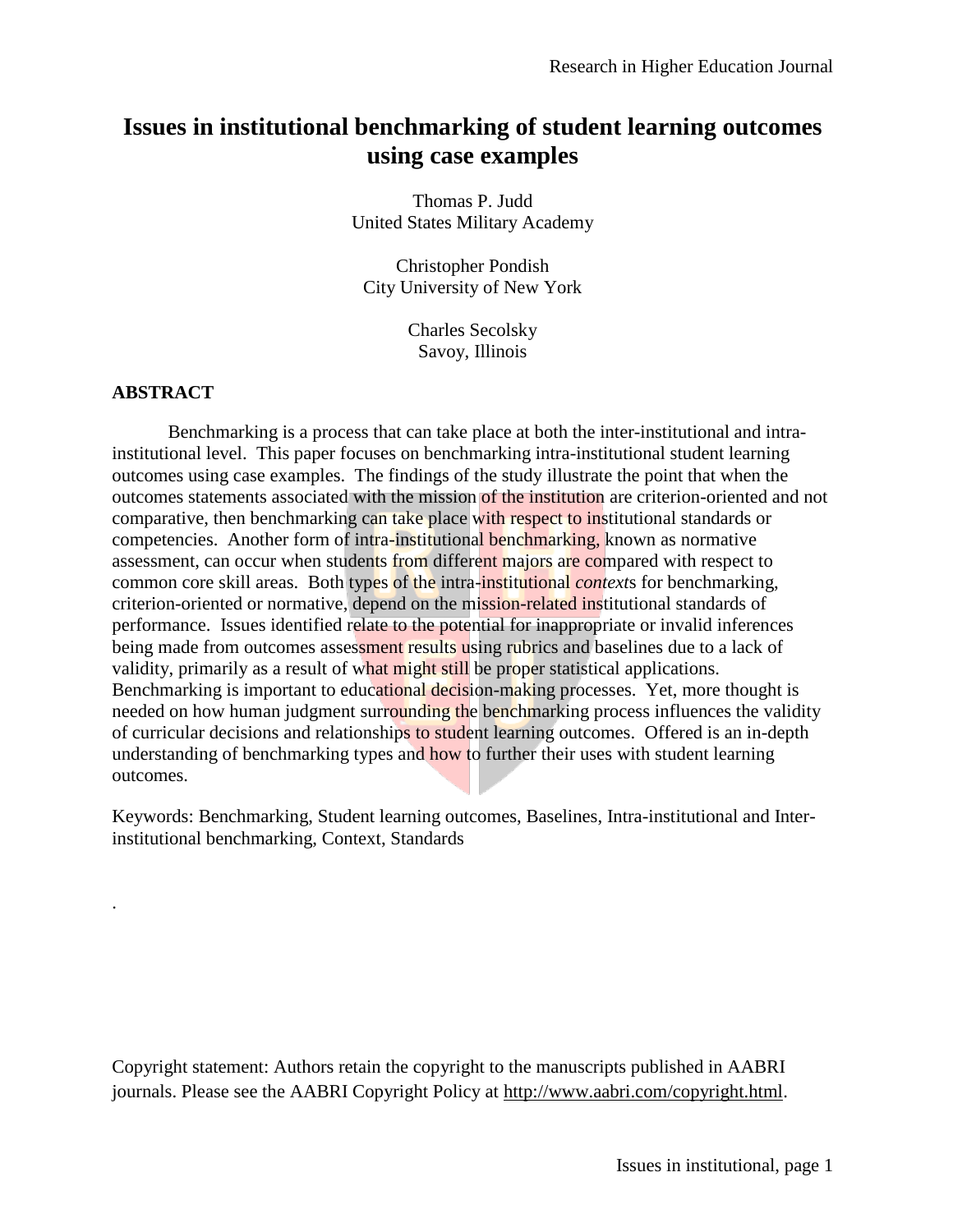#### **INTRODUCTION**

For the past several years, benchmarking has become an important part of the educational decision-making process. Yet little thought is given to how judgments surrounding the benchmarking process influence the validity of curricular decisions and their relationship to student learning outcomes. Benchmarks are naturally occurring phenomena that are a subset of standard-setting methodology and as such may be overly used without careful consideration of the role that human judgment plays in selecting the benchmark. The authors believe there is an inverse relationship between the amount of interpretability in the benchmarking criteria and the validity of the benchmark in accurately reflecting student learning outcomes. They recommend that the use of benchmarking should be restricted to circumstances where the focus is not on politically redistributing or redefining rewards in education but only for improving student learning outcomes, given the thoughtful and relatively unbiased construction of the benchmark. To this end, this paper examines how some issues associated with the benchmarking process can be addressed.

Benchmarking is a process that can take place at both the inter-institutional and intrainstitutional level. This paper focuses on benchmarking intra-institutional student learning outcomes using case examples. The findings of the study illustrate the point that when the outcomes statements associated with the mission of the institution are criterion-oriented and not comparative, then benchmarking can take place with respect to institutional standards or competencies. Another form of intra-institutional benchmarking, known as normative assessment, can occur when students from different majors are compared with respect to common core skill areas. Both types of the intra-institutional *context*s for benchmarking, criterion-oriented or normative, depend on the mission-related institutional standards of performance. Issues identified relate to the potential for inappropriate or invalid inferences being made from outcomes assessment results using rubrics and baselines due to a lack of validity, primarily as a result of what might still be proper statistical applications (see Judd  $\&$ Keith, 2012).

This study of internal benchmarking of student learning outcomes uses comparisons of the same or similar learning outcomes for individual courses within an institution and for the same courses over time for the purposes of formative assessment or improvement. According to Upcraft and Schuh (1996) and Seybert, Weed and Bers (2012), there are three types of benchmarking: internal, generic and comparative. Spendolini (1992) describes internal benchmarking as the process of comparing practices within an institution. Intra-institutional benchmarking, by this definition, is internal benchmarking. Existing interdepartmental cultural differences make intra-institutional benchmarking of student learning outcomes at a given institution difficult to accomplish. Similarly, inter-institutional benchmarking may be even more difficult to achieve due to institutional as well as a departmental contextual nexus of factors. If benchmarking is to have greater potential for validation within and across institutions, then a greater degree of standardization is desirable. In the case of student learning outcomes, standardization can refer to the curriculum, intended student learning outcomes, evaluation methods, assessment instruments, mode of instruction (online vs. face-to-face), and/or testing. Intra-institutional benchmarking involves making comparisons between units within the same institution. Earlier work on norm-referenced testing could be considered a backdrop for the development and conceptual framework of the benchmarking movement (Upcraft & Schuh, 1996). Background on intra-institutional benchmarking with respect to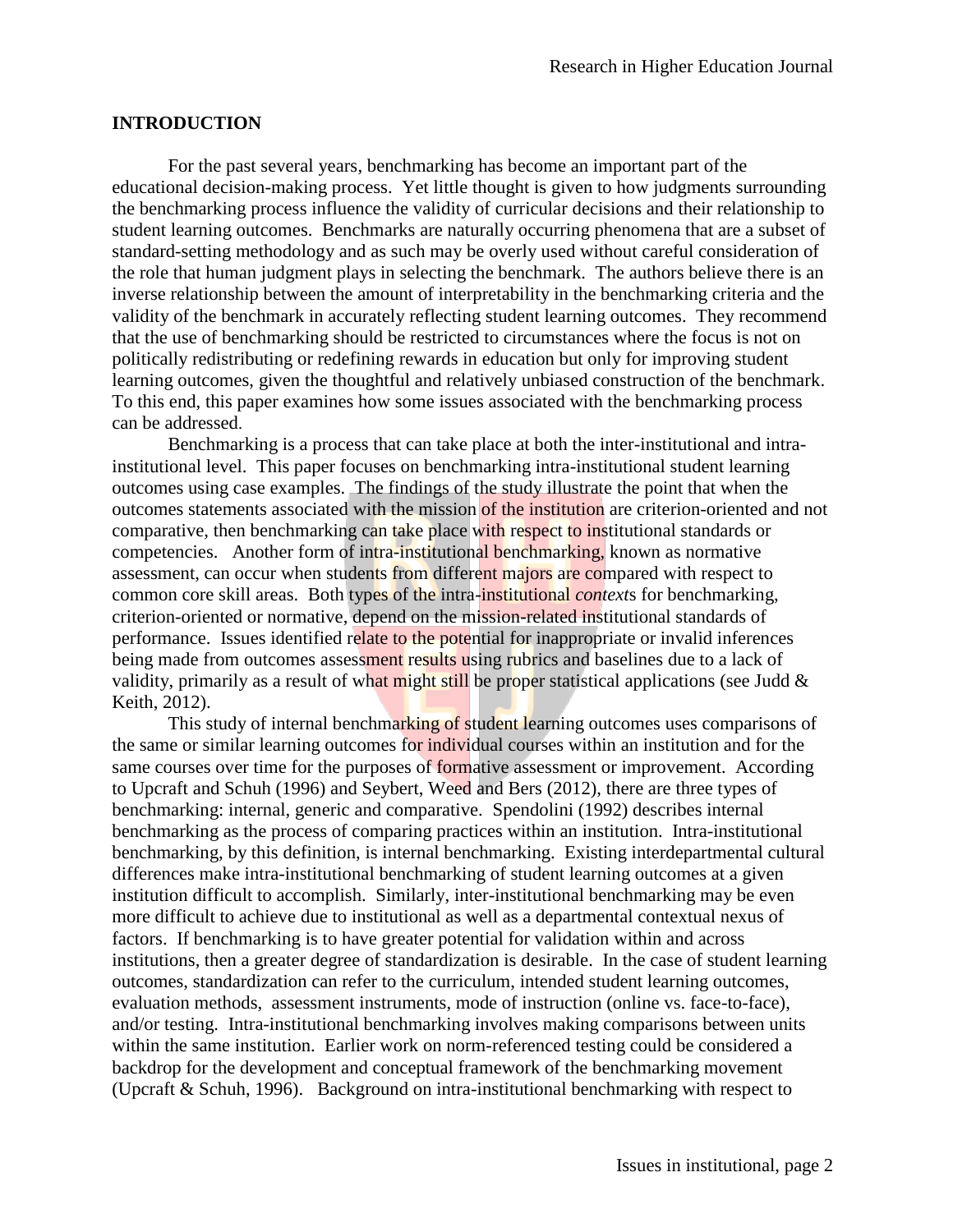learning outcomes emerges from the criterion-referenced literature in which each item of a test or a task is defined by some domain of interest and success on that domain over time. Optimally, the item or task being benchmarked would be representative of some set of admissible observations. In cases such as the use of rubrics and their inherent criteria, the variance of the scores associated with the observations can be parsed into three categories: variance attributable to criteria; variance attributable to raters; and, variance attributable to their interaction. The variance attributable to raters and the interaction of criteria and raters provides fodder for arguments against the use of baselines when evaluating student learning outcomes.

## **The Difference between a Benchmark and a Standard**

For rubric based benchmarks, the disaggregation of data (the individual criteria for each rubric) fosters additional utility than that of the overall rubric score which is an effort to make judgments about success. Within that context, benchmarks can be, more often than not, naturally occurring (e.g., comparison to best in class) and consequently can vary by department and/or institution. As noted above, the variance inherent in rubric evaluation can call into question the inter-rater reliability of the benchmark, although intra-institutional use can often yield consistent results. A standard, on the other hand, is based more so on human judgment and the harnessing of those judgments to arrive at a cutscore or minimum level of acceptable performance. The fact is that a score of  $65$  is passing is based on judgment which has been accumulated over a number of years. Standards can be adjusted through validation by a consensus of external expertise, as determined by disciplines with national or regional accrediting agencies, or, in the case of university systems, a common core of system-wide standards (Judd & Keith, 2012). A standard can also be validated by examining scores on a commonly accepted external criterion, hence the rise of standardized testing. Success based on such criteria would indicate that students have met or exceeded the standard set and are predominantly scoring successfully on the criterion for which the standard was based.

Once benchmarks have been identified, the focus can turn to what legitimate uses can be made of intra-institutional benchmarking data on student learning outcomes. Before this question can adequately be answered, there are a number of obstacles that need to be overcome, especially if decisions made based on benchmarking data can be used to effectuate change. Foremost, faculty development initiatives are needed to overcome resistance (possibly related to issues of validity and/or academic freedom) to benchmarking. Even if faculty has accepted that assessment information legitimizes the need for improvement, changing curriculum based on benchmarking can be a delicate balancing act. Resistance can also result from politically charged comparisons among the institutional departments or disciplines. Outcomes assessment has traditionally meant closing the loop after an intervention has taken place. Typically, the intervention can be theoretical and curricular validity may be unknown or lacking since student ability is often not controlled. The same can be true for differences between classes of the same course with different instructors or classes from different institutions with different learning environments, all of which add to the validity of benchmarking debate (see Seybert, Weed and Bers, 2012)**.**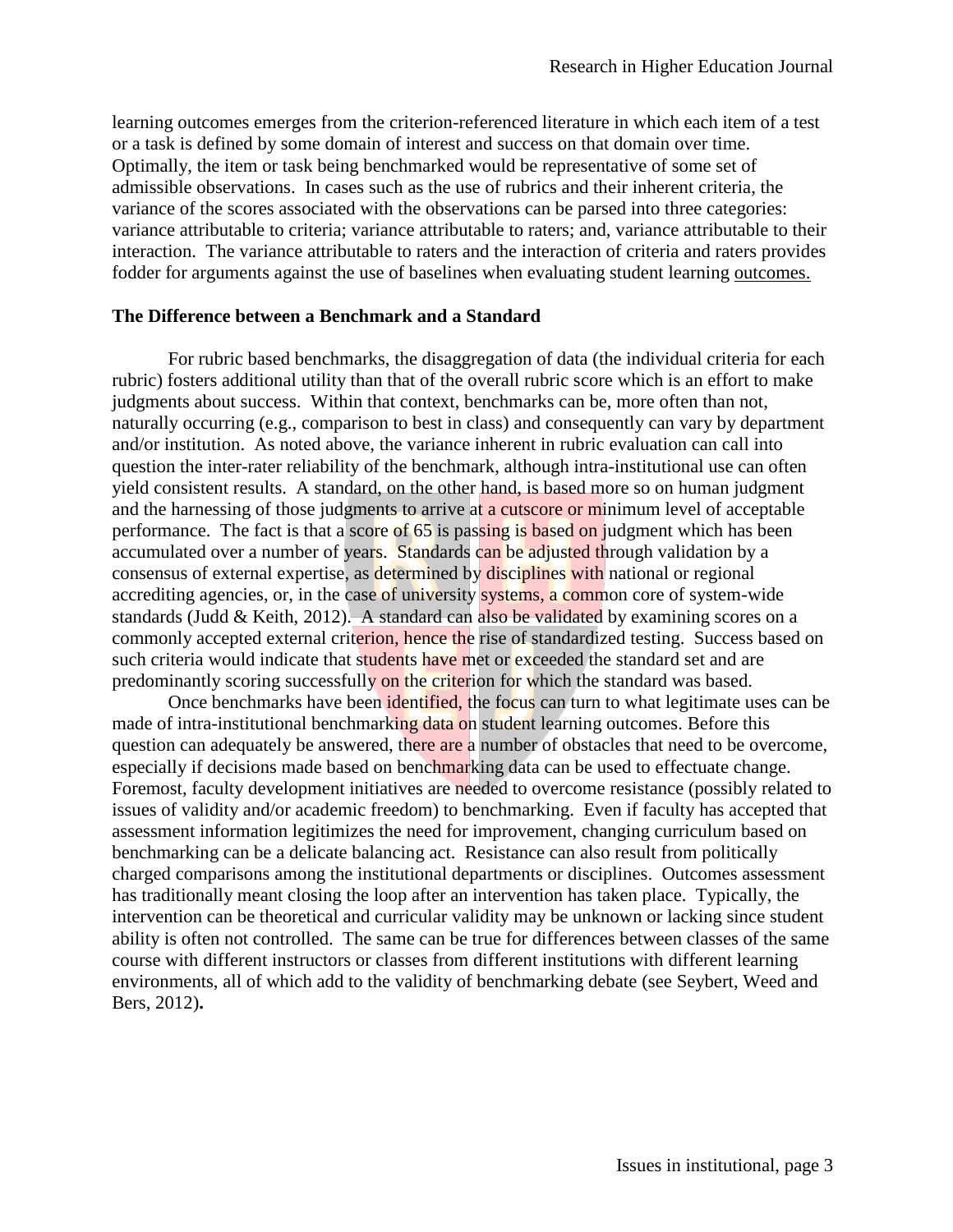# **Types of Intra-Institutional Benchmarking for Student Learning Outcomes**

Standards-based benchmarking seeks to determine how good student performance needs to be to meet the learning outcomes (see Stake, 2004). A second type of benchmarking establishes a criterion of performance growth or progress over time using baselines (see American Society for Quality 2011). A third type of benchmarking can take place with respect to indirect measures of student learning outcomes such as measured by the constructs from the National Survey of Student Engagement (NSSE). For the first type of benchmarking, the answer to how much is good enough requires that a point on the skill or ability continuum is determined that represents adequate or expert attainment for the skill or ability one is assessing. For intrainstitutional benchmarking of student learning outcomes, defining such a benchmark requires some form of standard-setting. The field of standard-setting in educational measurement is based on judgment and in some rare instances can be empirical, employing different methodologies to accomplish this purpose (see Pitoniak & Morgan, 2012).

# **METHODOLOGY USED FOR UNCOVERING IMPORTANT ISSUES**

Three case examples were used to illuminate issues surrounding the three types of benchmarks in an intra-institutional setting. The first case is a comparison of rubric scores for capstone courses in Graphic Design and Photography offered by the same Graphic Design Department at a community college. The same rubric was used for both courses. The second case example shows the progress of students over a course sequence in mathematics. It exemplifies the creation of a trend and establishes a baseline by providing pass rates of students starting in a developmental Intermediate Algebra course through a course in College Algebra through Pre- Calculus through Calculus. The second case demonstrates the advantages and disadvantages of using pass rate trends as benchmarks. Finally, benchmarking is discussed using constructs from the NSSE data on a large sample as indirect measures, and the potential for misleading interpretations of intra-institutional comparisons. See Table 1, Appendix.

## **Example 1:Benchmarking standards across courses**

The rubric used in Table 1 has four criteria or dimensions: Technique, Design, Creativity and Concept, and Presentation. Discretized continuous point allocations with descriptions appear in each of the 16 cells of the rubric. For both the Graphic Design and Photography courses, there were the same four judges or raters. Averages in the form of means were computed for each criterion across the judges.

## **Example 2: Benchmarking growth**

In a four-course mathematics sequence the same six questions representing different domains of skill or ability were embedded in the final exams at the end of the semester, but did not count in students' grades. The problem addressed by embedding the questions was to what extent should students as an aggregate answer each of the six questions correctly as they progress through the sequence? Three consecutive semesters of data: spring 2009, fall 2009, and spring 2010 were used in the math case example. Analyses produced results for each item by course and as a subtest of all six items by course.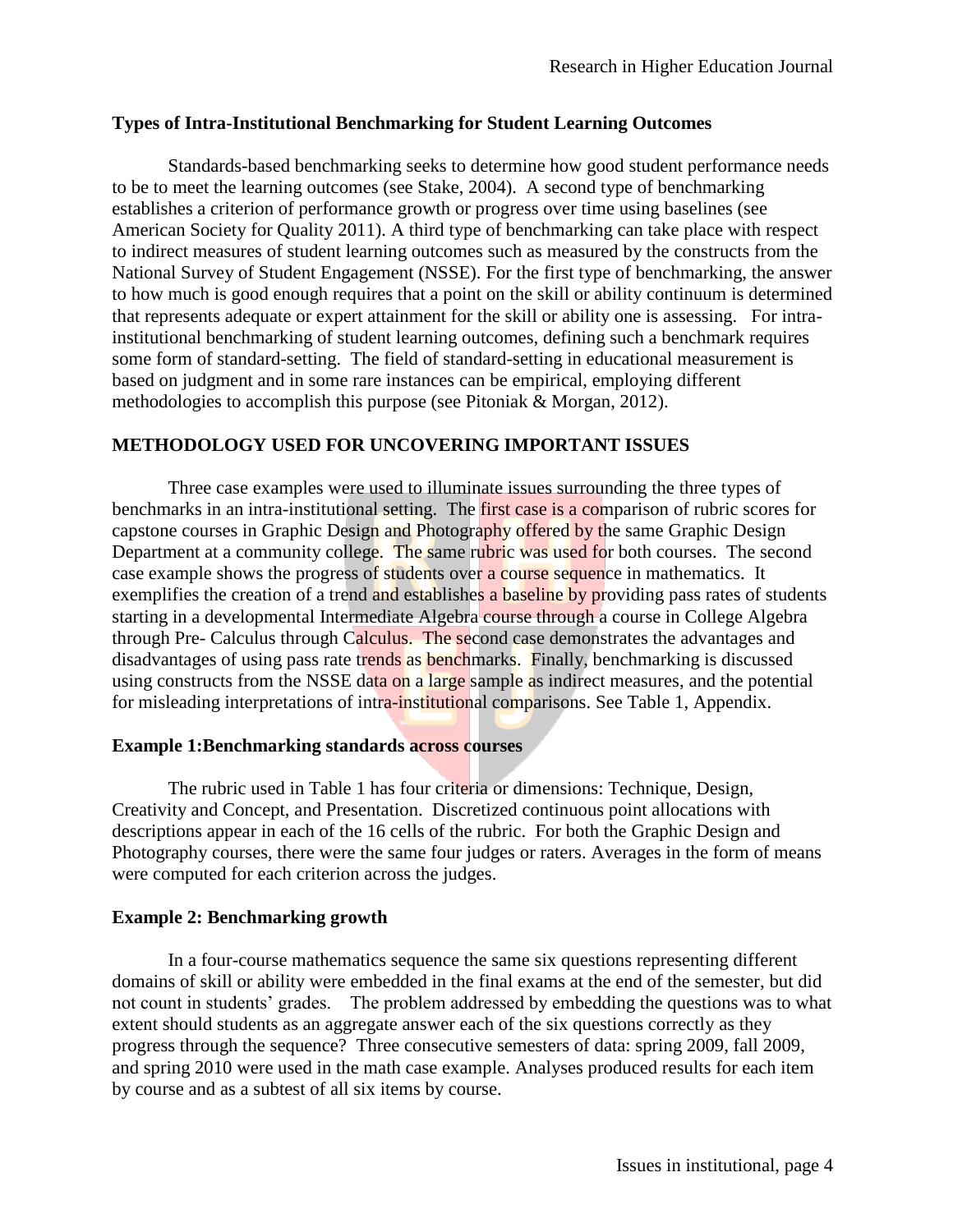#### **Example 3: Benchmarking indirect measures**

Issues in intra-institutional benchmarking are identified and the difficulties encountered by comparing NSSE benchmarks across college departments are discussed. With very large numbers of cases at some institutions and the larger number of cases for the peer groups, differences using t-tests are often significant, but practical significance may be minimal. For this purpose, effect sizes, which are unaffected by large sample sizes, are employed with NSSE data.

### **RESULT**

Rubric scores for the Graphic Design and Photography courses are presented in Table 2 and Table 3, respectively. The rubric scoring is typical of rubric scoring associated with portfolio assessments for determining impact of instruction on a particular curriculum. For each criterion, as is the case for Graphic Design and Photography, limited statistical comparisons are often made. The authors surmise that this is the case because meaning is imputed in the rubric cells and an attempt is made by scorers of rubrics to keep statistical analyses simple, reflecting at most the mean or average criterion score, and at times providing data on inter-rater-reliability or agreement apart from the central analysis of the rubric scoring. See Tables 2 and 3, Appendix.

#### **Common standards across different courses**

There were 17 work products for Graphic Design and 13 work products for Photography. An inspection of the rubric scoring for Graphic Design shows mean ratings ranging 91.5 to 97.32 for the four criteria with Presentation having the highest mean. In Table 3 (to a large extent the same criteria) means ranged from 77.8 to 80.6. The same four judges rated the work assignments higher for Graphic Design on average than the student work products for Photography. But does this inference tell the whole story of the benchmarking of these two courses? **The** answer is an emphatic "no." First there are students who have outlier performances that lower the mean score considerably. Student #8 for Photography – a score of 53 on Technique, or the low scores for students #8 and #9 for Creativity is an extreme score that unduly influences the mean with so few scores in the calculation.

Obviously, the basic statistical concept of a standard deviation of rubric scores for each criterion would potentially provide some pivotal information if these portfolio assessments were used to assess outcomes. In fact, a generalizabilty theory study would enable the parsing out of variance attributable to criterion effect, rater effect , and their interaction term (Webb, Shavelson & Steedle, 2012) This would help to identify instances where outcomes assessment interventions could be more effective than when the rater effect is carrying or masking the differences between criteria (see Secolsky & Judd, 2011). See Tables 4 - 11, Appendix.

## **Mathematics progress**

The trends for most of the items from the analysis of the math course products indicated that higher percentages of students responded with the correct answer as the course material became more advanced. This result is what was expected. However, for item 2, a smaller percentage of students in M131 (Calculus) answered the item correctly in comparison to those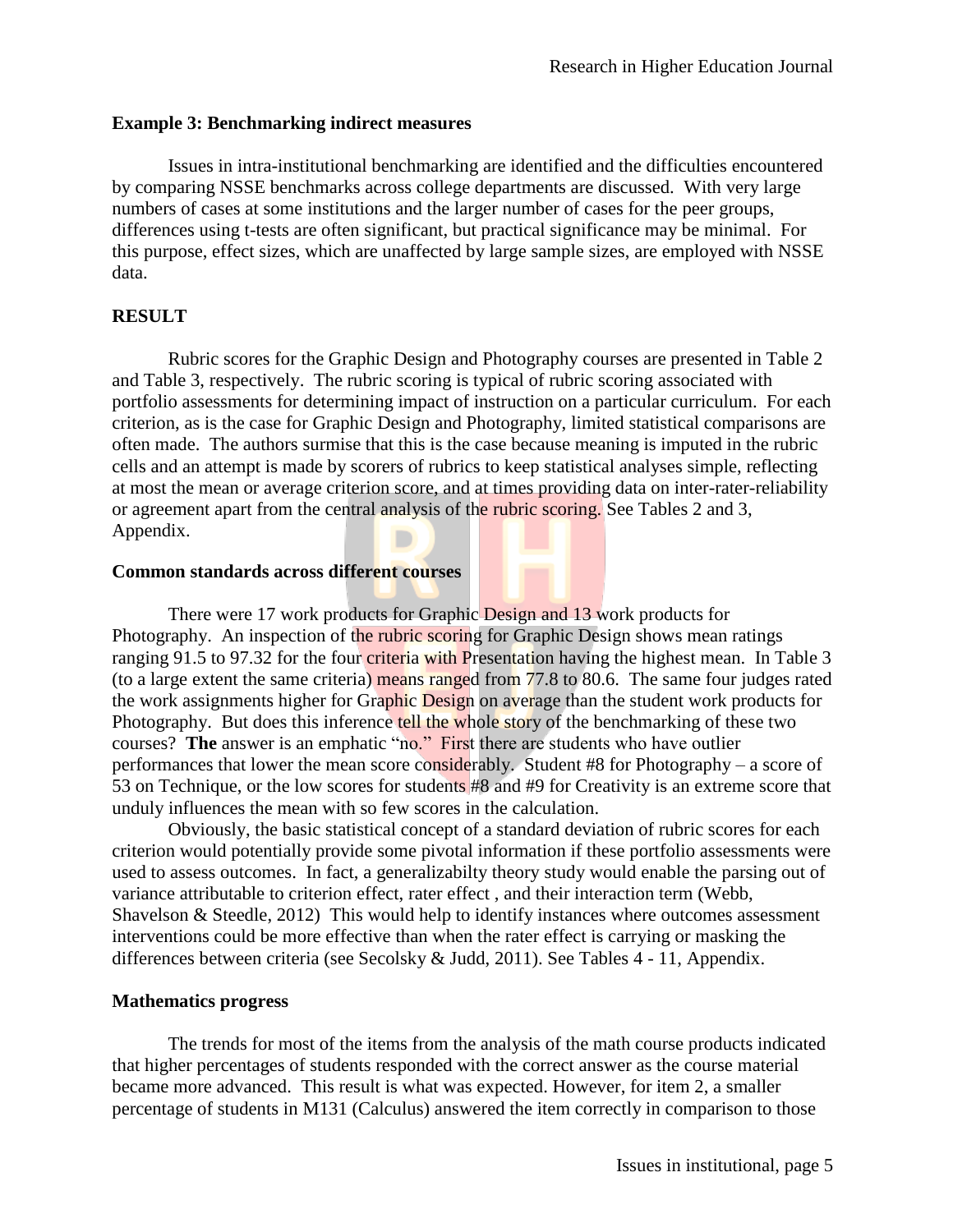in M123 (pre-calculus). By benchmarking courses against each other, it was possible to identify where students who were learning more advanced material in mathematics demonstrated less of an ability to respond correctly than students from a less advanced course. The same was true for item 5 on the perimeter question. Nevertheless, there was a clear progression of percent of students responding correctly to the items as the level of the course offering became more advanced. The identification of these two items provides an example of how benchmarking activities help make the full circle from assessment to planning. The next step in the process is to undertake the development of a plan to improve performance in the skills required by items 2 and 5, implement that plan and repeat benchmark assessment measures.

By looking at the percent of students responding to the non-correct distracters, benchmark trends like the ones in Tables 4-10 may help to identify differences in how items were conceptualized by students. For item 6, upon choosing the correct equation for the graph, the group in M016 (Intermediate Algebra) had only a 33.7% pass percentage for this item as compared to 92.3% for M123 (Pre-Calculus) and 93.9% (for Calculus), had a 7.2% responding to incorrect distracter (b).

#### **NSSE Benchmarks**

Intra-institutional benchmarking using NSSE data, while providing very valuable comparative information between departments for an institution as well as student characteristics, can at times be problematic for two reasons. First, there is no absolute standard  $$ department means are compared to one another with respect to NSSE questions. While one department can exceed the mean for another department on a given question, Stake's(2004) point of how good should the outcomes be introduces the idea of the relative nature of benchmarking applied to a particular context. Coupled with this relative nature is the charged political comparisons that may develop as a result of intra-institutional benchmarking. Nonetheless, other types of intra-institutional benchmarking could be performed such as those between freshman and fourth year students, males and females and athletes and non-athletes on a given campus although, comparisons based on such antecedent characteristics such as gender carry their own wealth of political dynamite.

Table 12 and Table 13 show differences between athletes and others on NSSE benchmarks for males and females and first and fourth year students on select NSSE constructs representing Academic Challenge, Active and Collaborative Learning, Student-Faculty Interaction, Enriching Educational Experiences and Supportive Campus.. Six of the comparisons in the two tables produced statistical significance via an independent samples t-test (scores in bold), yet these potentially charged differences can be misleading.

Significance testing with the independent samples t-test is a standard method for comparing the means of each department, either to other departments or to the overall mean of the college. Significance testing, however, is influenced by the sample size. With larger sample sizes, statistical significance can be found with relatively small differences in means, which can make interpretations of meaningful differences challenging. The effect size statistic is independent of sample size, and can be more helpful in identifying differences that have practical significance. It is useful to note the relationship between sample size and effect size because it plays a role when interpreting results across classes, departments, institutions and systems. Effect sizes can be calculated using Cohen's d statistic, which is the difference between the means divided by the pooled standard deviations. Effect sizes between .2 and .5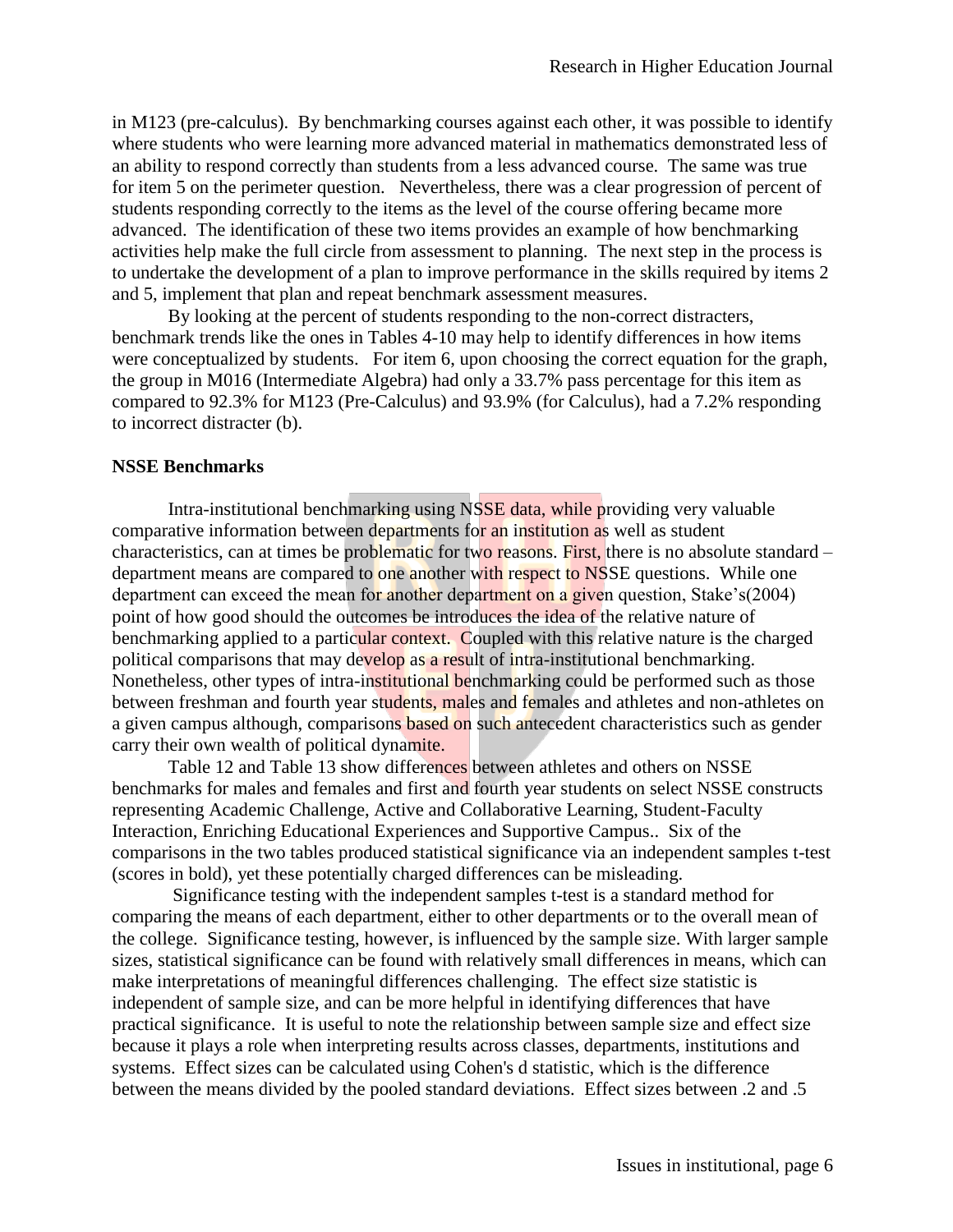are considered small, between .5 and .8 are considered medium and effect sizes of .8 or over are considered large effects. Effect sizes can be calculated for each comparison of means where statistical significance is found using the independent samples t-test.

The data in Tables 12 and 13 represent a sample of 1,734 students, qualifying it as a large sample size, as described above, with the attendant challenge of interpreting practical significance in a manner that does not distort the findings. Effect size calculations for the six statistically significant comparisons were all less than the threshold of .2 for small effects, rendering the differences between the groups as relatively meaningless, and certainly not worthy of extended institutional action. They are sufficiently noteworthy to monitor over the course of several years. See Tables 12 and 13, Appendix.

#### **DISCUSSION/CONCLUSIONS**

The politically charged issue of comparing departments intra-institutionally may be somewhat ameliorated by providing each department their own data in comparison to the overall mean, allowing them to freely share and compare with other departments as they wish. Some important questions to be considered as this study concludes include: Is it possible to equate outcomes measures? Can the instruction, task, test, and item design be made comparable? Can item response theory be used to allow for sample-free ability estimation so that students' scores can be compared? All these hypothetical questions need to be considered as viable avenues for the future as the link between student learning outcomes and budgetary constraints take on greater importance. Bench markers should pay particular attention to the use of benchmarks when dealing with nominal variables and other qualitative measures. Bearing in mind that the operationalization of multi-element, judgmental conceptual measurements is always a highly subjective if not questionable practice, the authors recommend benchmarking such measurements is, perhaps, not as viable an option as the current acceptable practices may suggest. Additional research and discussion of this point is merited.

#### **REFERENCES**

- American Society for Quality (2011). *Criteria for performance excellence 2011-2012*, Gaithersberg, MD, National Institute of Standards and Technology.
- Judd, T. and Keith, B. (2012). *Student learning outcomes at the program and institutional levels*. In C. Secolsky & D. B. Denison (Eds.) *Handbook on measurement, assessment, and evaluation in higher education* (pp. 31-46) New York: Routledge.
- Pitoniak, M, & Morgan, D. (2012). *Setting and validating cutscores for tests*. In C. Secolsky & D. B. Denison. (Eds.) *H*a*ndbook on measurement, assessment, and evaluation in higher education* (pp. 343-366) New York: Routledge.
- Secolsky, C. & T. Judd (2011). *Rubrics and outcomes assessment: A generalizability theory approach.* Paper presented at the Annual Forum of the Association for Institutional Research, Toronto, Canada.
- Seybert, J., Weed, E. & Bers, T. (2012). *Benchmarking in higher education*. In C. Secolsky & D. B. Denison (Ed.) *Handbook on measurement, assessment, and evaluation in higher education.*(pp. 100-122) New York, Routledge.
- Speldoni, M. J. (1992). *The benchmarking book*. New York: American Management . Association.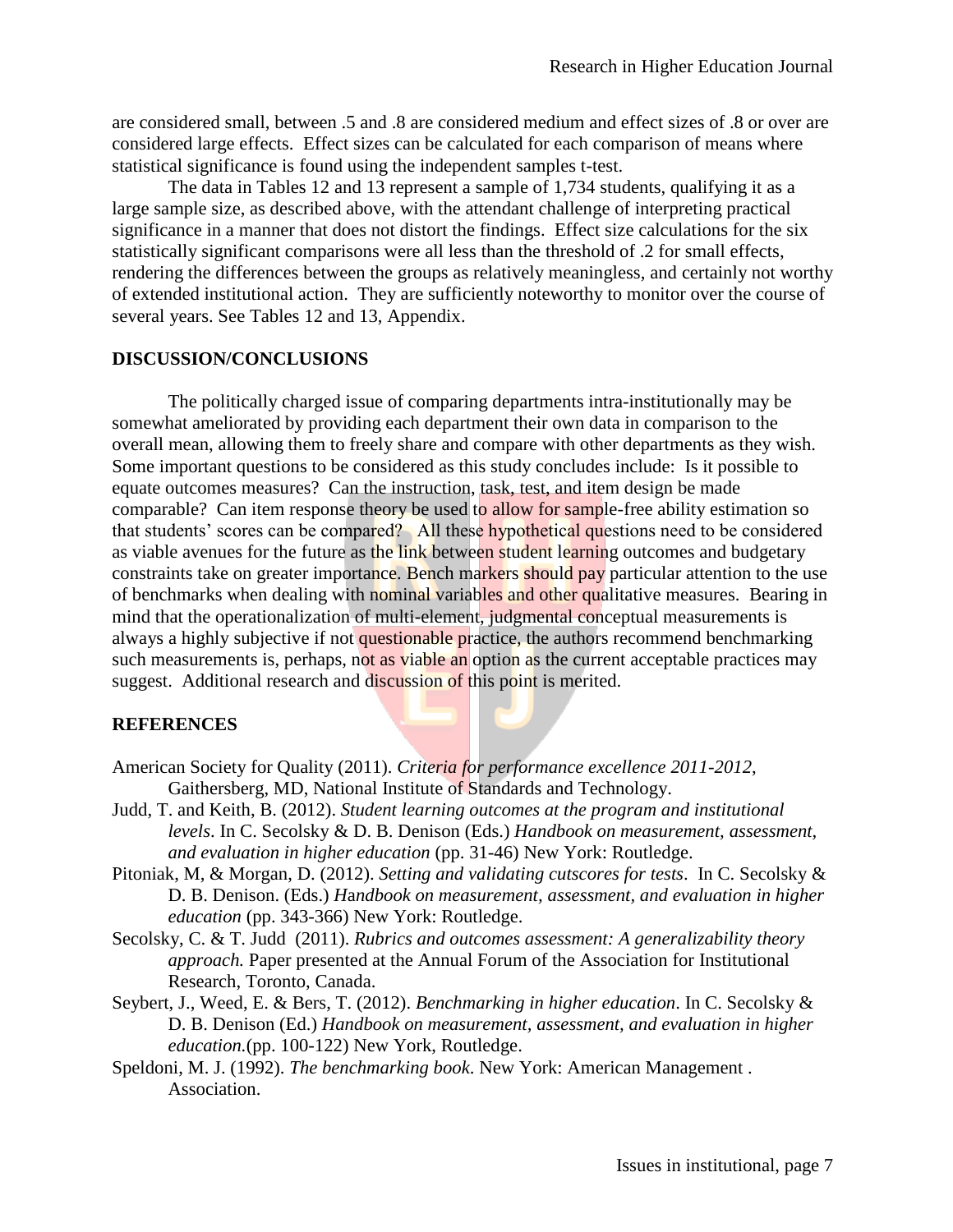Stake, R.E (2004). *Standards-based and responsive evaluation*. Thousand Oaks, CA. Sage.

- Upcraft, M.L. & Schuh, J. H. (1996). *Assessment in student affairs: A guide for practitioners*: San Francisco: Jossey-Bass Higher and Adult Education.
- Webb, N., Shavelson, R. & Steedle, J. (2012). *Generalizability theory in assessment contexts*. In C. Secolsky & D. B. Denison (Ed.). *Handbook on measurement, assessment, and evaluation in higher education* (pp. 132-149) New York, Routledge

# **APPENDIX**

*.*

Table 1: OUTCOMES ASSESSMENT RUBRIC FORM

| Component<br>Possible 100<br><b>Points</b> | <b>Outstanding</b><br>25 Points                                                                                                                           | <b>Highly</b><br><b>Successful</b><br><b>20 Points</b>                                                                                                     | <b>Successful</b><br><b>15 Points</b>                                                                                                                        | <b>Not Yet Successful</b><br><b>10 Points</b>                                                                          |
|--------------------------------------------|-----------------------------------------------------------------------------------------------------------------------------------------------------------|------------------------------------------------------------------------------------------------------------------------------------------------------------|--------------------------------------------------------------------------------------------------------------------------------------------------------------|------------------------------------------------------------------------------------------------------------------------|
| Technique                                  | Very good<br>understanding of<br>different media and<br>their uses. Work<br>exhibits mastery of<br>visual arts<br>techniques.                             | Good<br>understanding of<br>different media<br>and their uses.<br><b>Work exhibits</b><br>good control of<br>visual arts<br>techniques.                    | Solid understanding of Understanding of<br>different media and<br>their uses is not very<br>broad. Work exhibits<br>competence of visual<br>arts techniques. | different media and<br>their uses is not<br>evident. Work<br>exhibits limited<br>mastery of visual<br>arts techniques. |
| Design                                     | Very good<br>understanding of the<br>elements good<br>design and<br>composition and<br>uses these, skillfully<br>and effectively to<br>communicate ideas. | Good<br>understanding of<br>the elements<br>good design and<br>composition and<br>uses these very<br>well to<br>communicate<br>ideas in most<br>instances. | Solid understanding of Understanding of<br>the elements good<br>design and<br>composition.<br>Communication<br>established but<br>unintended.                | the elements good<br>design and<br>composition is not<br>evident.<br>Communication<br>skills are poor.                 |
| Concept                                    | Creativity and Work is unique and<br>presents an original,<br>interesting and clear<br>conceptualization of<br>an idea.                                   | Work is mostly<br>unique and<br>presents a largely<br>original,<br>interesting and<br>clear<br>conceptualization an idea.<br>of an idea.                   | Work contains unique<br>and derivative<br>elements and presents<br>a partially original,<br>interesting and clear<br>conceptualization of                    | Work is derivative,<br>uninteresting and<br>lacks clarity.                                                             |
| Presentation                               | Work exhibits<br>mastery of skills and appropriate use of<br>materials without<br>error.                                                                  | Work exhibits<br>skills and<br>significant errors.                                                                                                         | Work exhibits a rough Work exhibits<br>approximation of what critical errors in the<br>is appropriate,<br>materials without includes a few errors.           | use of materials or<br>skills specific to the<br>task.                                                                 |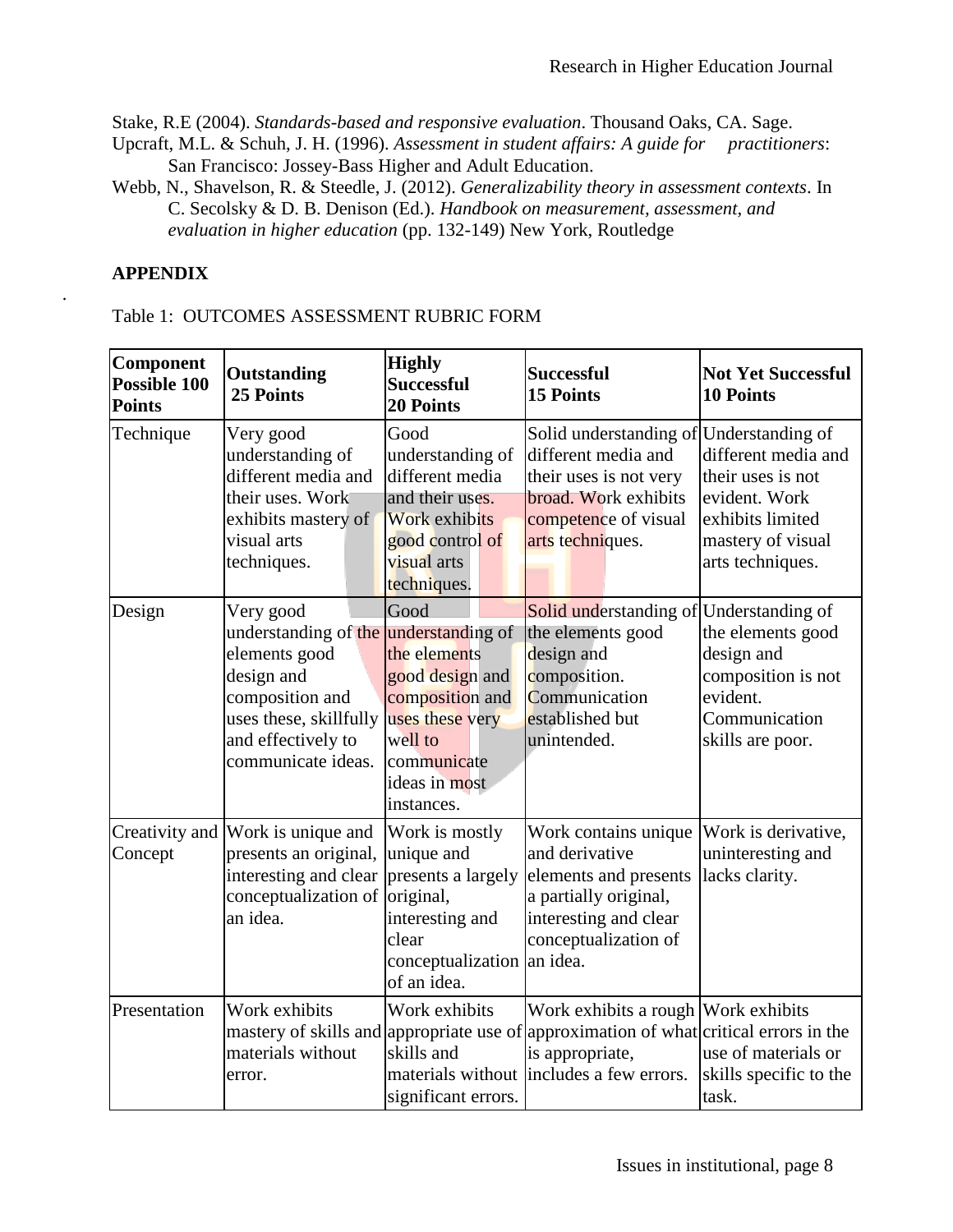| Student        | Technique                                           | Design                                          | Creativity<br>and<br>Concept                 | Presentation                                             | Total<br>Points |
|----------------|-----------------------------------------------------|-------------------------------------------------|----------------------------------------------|----------------------------------------------------------|-----------------|
| $\mathbf{1}$   | 95                                                  | 90                                              | 85                                           | 100                                                      | 370             |
| $\overline{2}$ | 100                                                 | 90                                              | 95                                           | 100                                                      | 385             |
| 3              | 90                                                  | 90                                              | 90                                           | 100                                                      | 370             |
| $\overline{4}$ | 90                                                  | 85                                              | 85                                           | 100                                                      | 360             |
| 5              | 87                                                  | 95                                              | 89                                           | 95                                                       | 366             |
| 6              | 80                                                  | 85                                              | 85                                           | 95                                                       | 345             |
| $\overline{7}$ | 94                                                  | 100                                             | 100                                          | 100                                                      | 394             |
| 8              | 94                                                  | 95                                              | 95                                           | 100                                                      | 384             |
| 9              | 94                                                  | 95                                              | 95                                           | 95                                                       | 379             |
| 10             | 99                                                  | 100                                             | 100                                          | 95                                                       | 394             |
| 11             | 89                                                  | 90                                              | 90                                           | 95                                                       | 364             |
| 12             | 100                                                 | 95                                              | 100                                          | 100                                                      | 395             |
| 13             | 90                                                  | 95                                              | 95                                           | 95                                                       | 375             |
| 14             | 89                                                  | 85                                              | 90                                           | 95                                                       | 359             |
| 15             | 95                                                  | 100                                             | 99                                           | 100                                                      | 394             |
| 16             | 90                                                  | 85                                              | 90                                           | 95                                                       | 360             |
| 17             | 80                                                  | 90                                              | 85                                           | 95                                                       | 350             |
| 18             |                                                     |                                                 |                                              |                                                          |                 |
| Average        | 1556/4=389<br>389/17=22.88<br>$22.88x4=91.5$<br>91% | $1564/4=391$<br>$391/17=23$<br>$23x4=92$<br>92% | 1568/4=392<br>$392/17=23$<br>23 x4=92<br>92% | 1658/4=413.75<br>413.75/17=24.33<br>24.33x4=97.32<br>97% |                 |

Table 2: Ratings from Graphic Design Rubric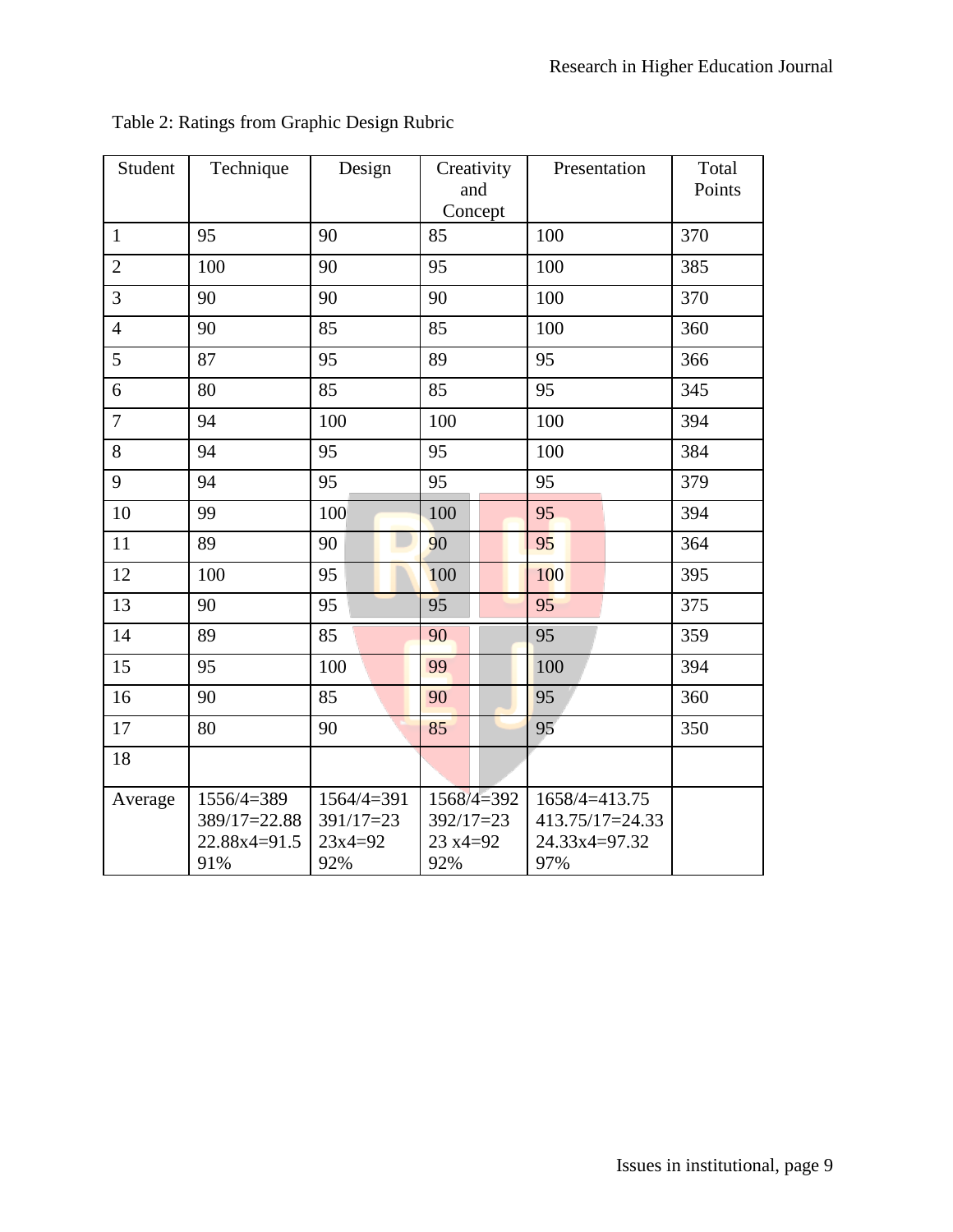| Student         | Technique<br>(Avg.)     | Design                    | Creativity                | Presentation             | <b>Total Points</b><br>(# of reviews) |
|-----------------|-------------------------|---------------------------|---------------------------|--------------------------|---------------------------------------|
| $\mathbf{1}$    | 72(18)                  | 70(17.5)                  | 71 (17.75)                | 70(17.5)                 | $283(4) =$<br>70.75%                  |
| $\overline{2}$  | 102(20.4)               | 103(20.6)                 | 106(26.5)                 | 102(20.4)                | $413(5) = 82.6%$                      |
| 3               | 91 (22.75)              | 89 (22.25)                | 82 (20.5)                 | 83 (20.75)               | $345(4) =$<br>86.25%                  |
| $\overline{4}$  | 85 (21.25)              | 89 (22.25)                | 84 (21)                   | 85 (21.25)               | $343(4) =$<br>85.75%                  |
| 5               | 93 (18.6)               | 98 (19.6)                 | 97 (19.4)                 | 100(20)                  | $388(5) =$<br>77.60%                  |
| 6               | 90(22.5)                | 90(22.5)                  | 88 (22)                   | 96(24)                   | $364(4) =$<br>91.00%                  |
| $\tau$          | 87 (21.75)              | 84(21)                    | 75(18.75)                 | 81 (20.25)               | $327(4) =$<br>81.75%                  |
| 8               | 53 (13.25)              | 63(15.75)                 | 63(15.75)                 | 65(16.25)                | $244(4) =$<br>61.00%                  |
| 9               | 87 (21.75)              | 78 (19.5)                 | 67(16.75)                 | 93(23.25)                | $325(4) =$<br>81.25%                  |
| 10              | 76(19)                  | 84(21)                    | 86(21.5)                  | 78 (19.5)                | $324(4) =$<br>81.00%                  |
| 11              | 76(19)                  | 72(18)                    | 65(16.25)                 | 80(20)                   | 293 $(4)$ =<br>73.25%                 |
| 12              | 92 (18.4)               | 102(20.4)                 | 102(20.4)                 | 100(20)                  | $396(5) =$<br>79.20%                  |
| 13              | 65(16.25)               | 77(19.25)                 | 79 (19.75)                | 75 (18.75)               | $296(4) =$<br>74.00%                  |
|                 |                         |                           |                           |                          |                                       |
| Total<br>Points | $252.9 / 13 =$<br>19.45 | 259.6 / 13<br>$= 19.96$   | 256.30 /<br>$13 = 19.71$  | 261.9 / 13<br>$= 20.15$  | $4341 / 55 = 79\%$                    |
| Average         | $19.45 / 25 =$<br>77.8% | 19.96 / 25<br>$= 79.84\%$ | 19.71 / 25<br>$= 78.84\%$ | 20.15 / 25<br>$= 80.6\%$ | $= 79.27\%$                           |

Table 3: Ratings from Photography Rubric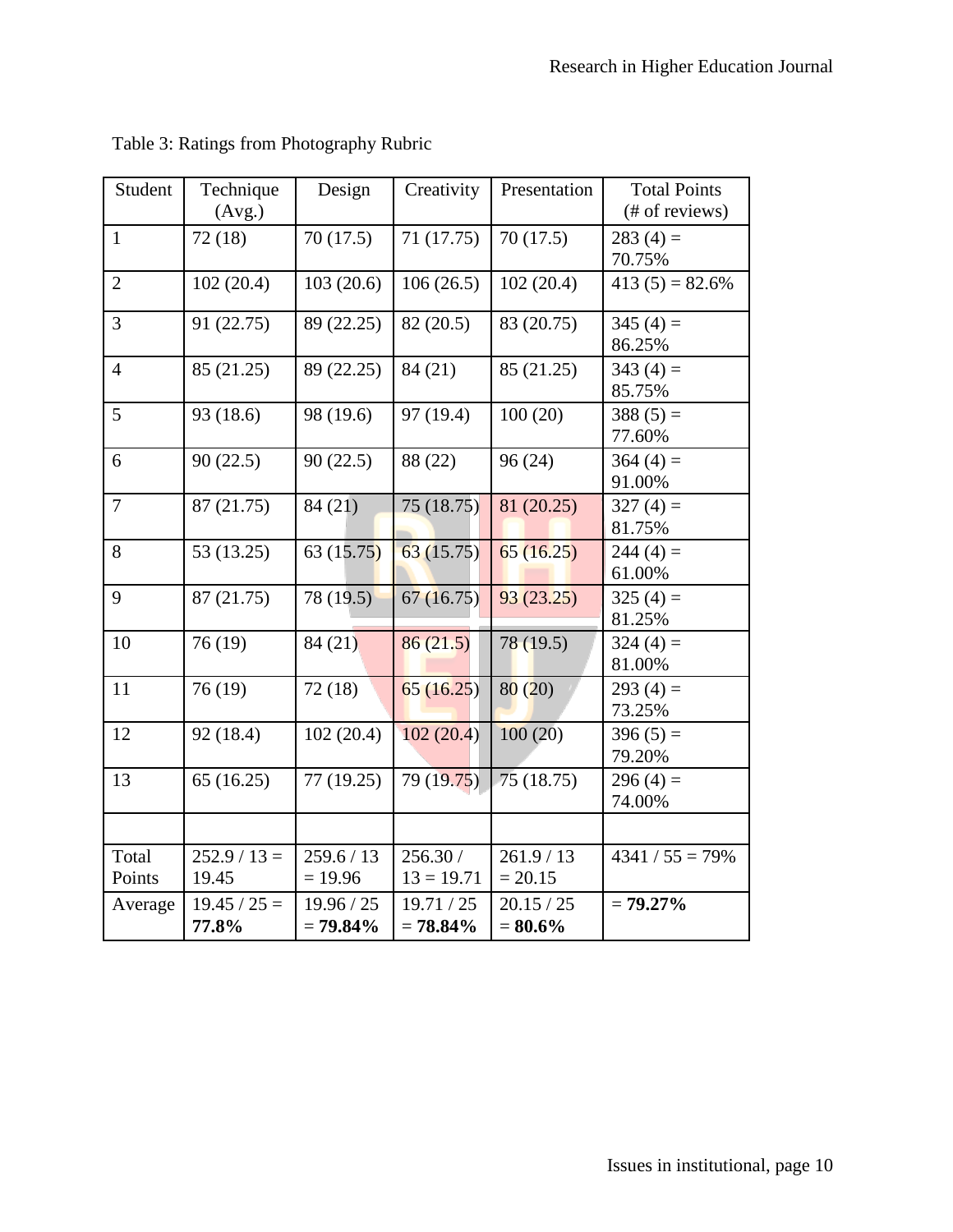Table 4

Table 5

| 1. Solve the equation $\frac{2}{5x}+3=6$   |  | Answer $\frac{2}{15}$   |                         |
|--------------------------------------------|--|-------------------------|-------------------------|
|                                            |  | M016 M110 M123 M131     |                         |
| a) $\frac{2}{45}$                          |  | 5.8% 4.1% 1.9% 0.0%     |                         |
| b) $\frac{2}{15}$                          |  |                         | 47.9% 61.7% 88.7% 97.0% |
| c) $\frac{45}{2}$                          |  | 5.8% 2.1% 0.0% 3.0%     |                         |
| d) $\frac{15}{2}$                          |  | 21.8% 16.2% 7.5% 0.0%   |                         |
| e) None of the above 18.8% 15.9% 1.9% 0.0% |  |                         |                         |
|                                            |  |                         |                         |
| 2. 117 is 65% of what number? Answer 180   |  |                         |                         |
|                                            |  | M016 M110 M123 M131     |                         |
| Spring 2009                                |  | 66.7% 75.4% 89.8% 91.7% |                         |
| <b>Fall 2009</b>                           |  | 34.4% 72.4% 88.2% 84.1% |                         |
| Spring 2010                                |  | 59.8% 74.2% 83.5% 88.1% |                         |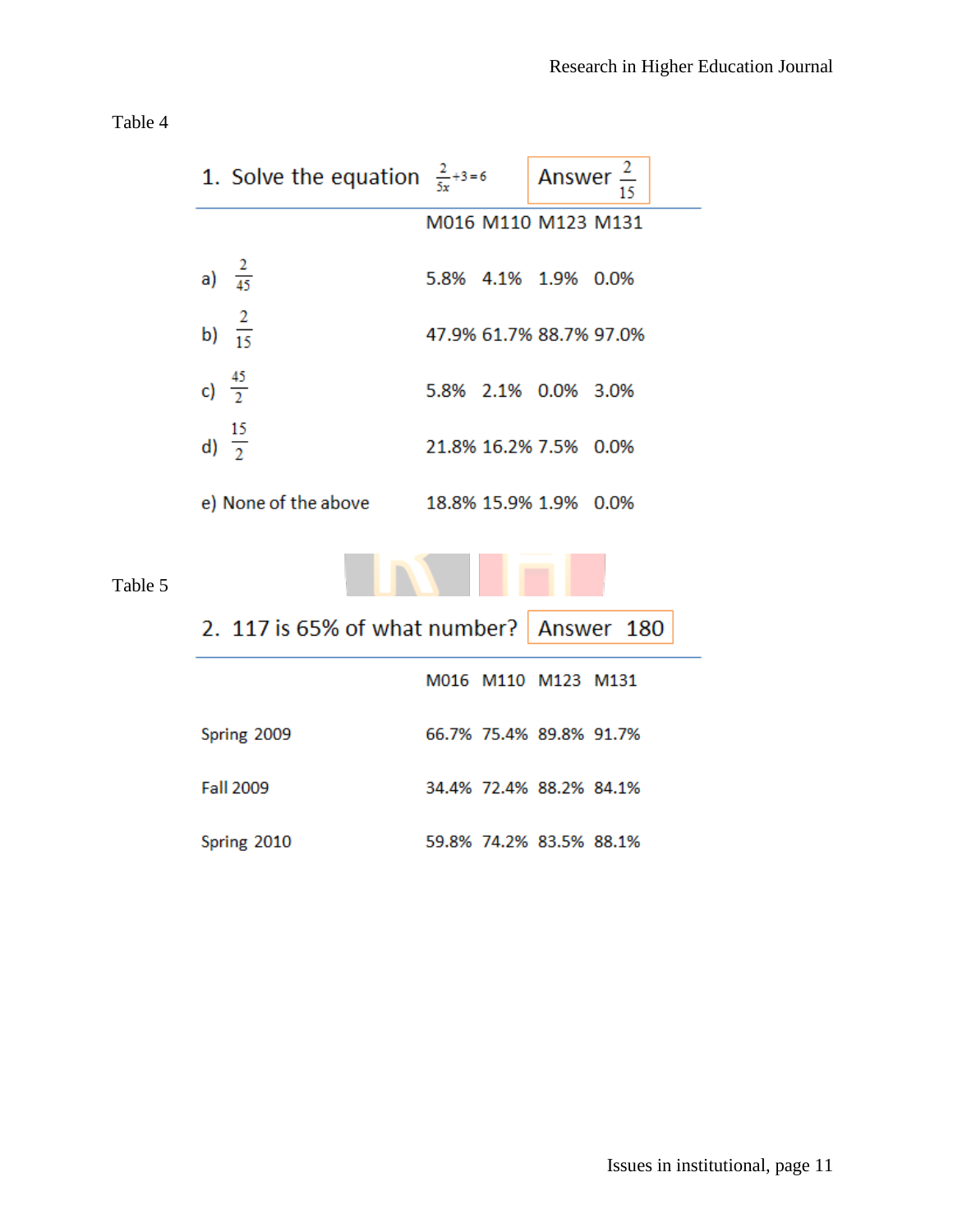Table 6

| 3. $(5x-2)^2 =$      | Answer |                                 | $25x^2 - 20x + 4$ |  |
|----------------------|--------|---------------------------------|-------------------|--|
|                      |        | M016 M110 M123 M131             |                   |  |
| a) $25x^2-4$         |        | 8.2% 4.1% 0.0% 0.0%             |                   |  |
| b) $25x^2 - 20x - 4$ |        | 4.2% 10.0% 13.2% 12.1%          |                   |  |
| c) $25x^2 + 4$       |        | 6.6% 5.6% 0.0% 0.0%             |                   |  |
| d) $25x^2 - 20x + 4$ |        | 29.7% 79.0% 86.8% 87.9%         |                   |  |
| e) None of the above |        | $1.3\%$ $1.3\%$ $0.0\%$ $0.0\%$ |                   |  |

Table 7

| 4. Solve the equation $x^2 - 3x = 28$ |                         | Answer 7 or -4 |
|---------------------------------------|-------------------------|----------------|
|                                       | M016 M110 M123 M131     |                |
| a) -7 or 4                            | 8.1% 12.9% 1.9% 9.1%    |                |
| b) 7 or -4                            | 29.3% 73.3% 82.7% 90.0% |                |
| c) $-7$ or $-4$                       | 3.8% 4.4% 1.9% 0.0%     |                |
| d) 7 or 4                             | 4.1% 2.1% 5.8% 0.0%     |                |
| e) None of the above                  | 4.7% 7.5% 7.7% 0.0%     |                |

**College College** 

m. ×  $\mathbf{r}$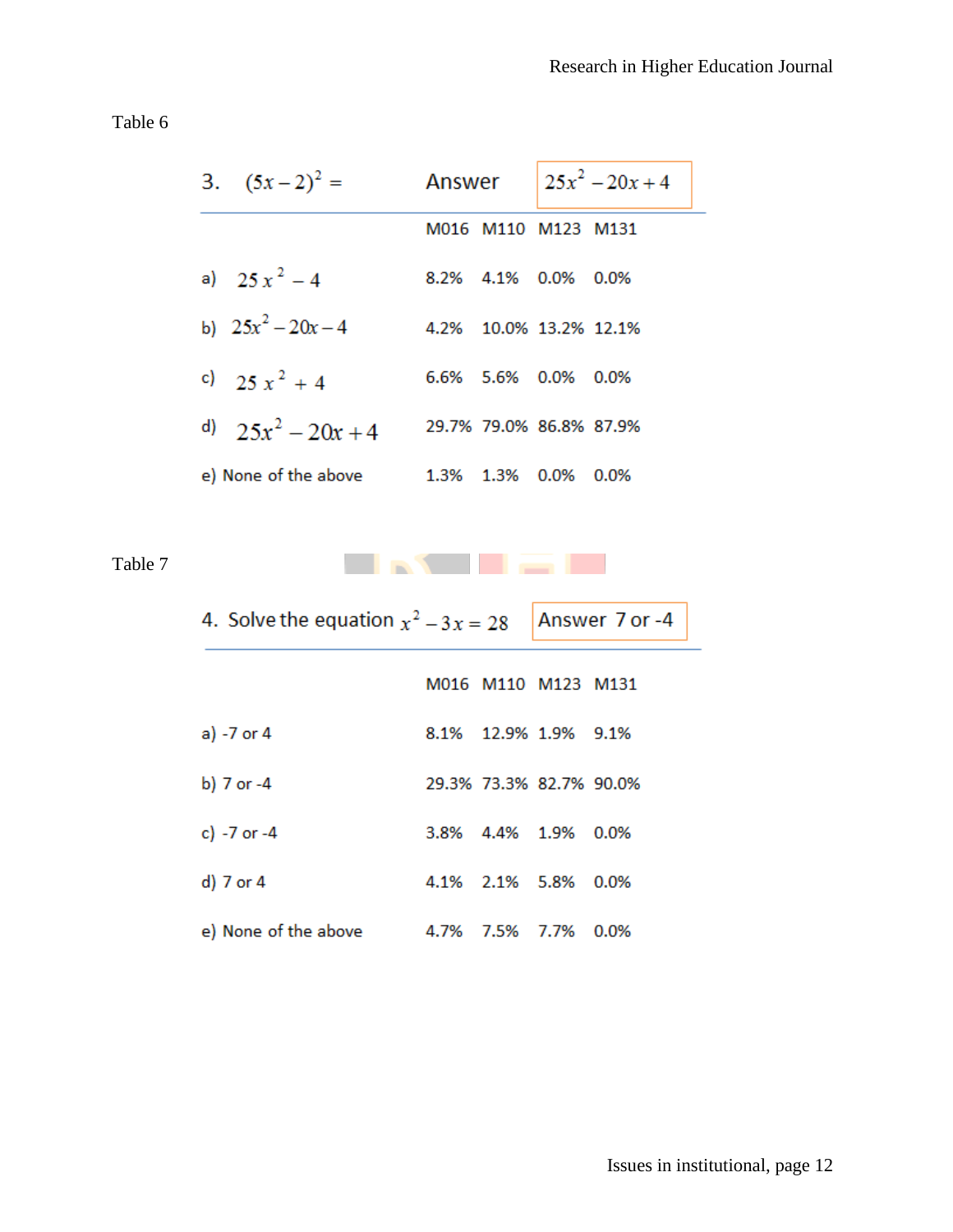| able |  |
|------|--|
|------|--|

| 3. The permeter if or a rectangular yard is 330 reet. The length is<br>75 feet more than twice the width. Find the width. $(P = 2l + 2w)$ | Answer $w = 30$ feet |                         |  |
|-------------------------------------------------------------------------------------------------------------------------------------------|----------------------|-------------------------|--|
|                                                                                                                                           |                      | M016 M110 M123 M131     |  |
| Spring 2009                                                                                                                               |                      | 34.6% 57.0% 72.7% 78.3% |  |
| <b>Fall 2009</b>                                                                                                                          |                      | 20.9% 55.7% 76.9% 72.9% |  |
| Spring 2010                                                                                                                               |                      | 34.9% 58.7% 71.1% 80.6% |  |

| Table 9     |                                          |  |
|-------------|------------------------------------------|--|
|             | 2. 117 is 65% of what number? Answer 180 |  |
|             | M016 M110 M123 M131                      |  |
| Spring 2009 | 66.7% 75.4% 89.8% 91.7%                  |  |
| Fall 2009   | 34.4% 72.4% 88.2% 84.1%                  |  |
| Spring 2010 | 59.8% 74.2% 83.5% 88.1%                  |  |

5. The perimeter P of a rectangular vard is 330 feet. The length is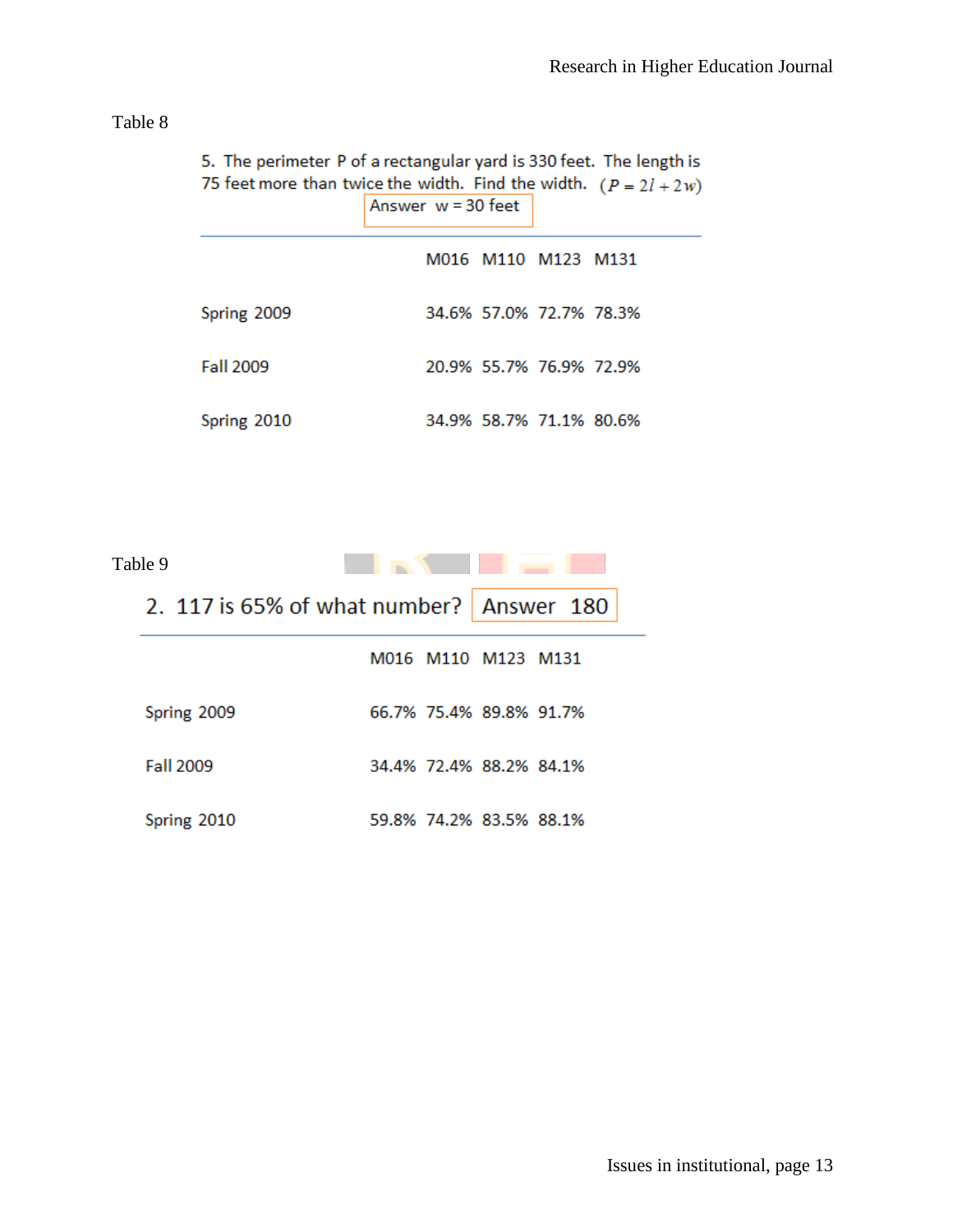Table 10

| 5. The perimeter P of a rectangular yard is 330 feet. The length is<br>75 feet more than twice the width. Find the width. $(P = 2l + 2w)$ | Answer $w = 30$ feet |                         |  |
|-------------------------------------------------------------------------------------------------------------------------------------------|----------------------|-------------------------|--|
|                                                                                                                                           |                      | M016 M110 M123 M131     |  |
| Spring 2009                                                                                                                               |                      | 34.6% 57.0% 72.7% 78.3% |  |
| Fall 2009                                                                                                                                 |                      | 20.9% 55.7% 76.9% 72.9% |  |
| Spring 2010                                                                                                                               |                      | 34.9% 58.7% 71.1% 80.6% |  |

Table 11



# Percentage of Students with **Correct Answers**

| Semester         | M016  | M110  | M123  | M131  |
|------------------|-------|-------|-------|-------|
| Spring 2009      | 52.6% | 70.2% | 87.5% | 89.2% |
| <b>Fall 2009</b> | 57.3% | 69.7% | 85.9% | 87.7% |
| Spring 2010      | 50.9% | 70.0% | 80.5% | 86.1% |